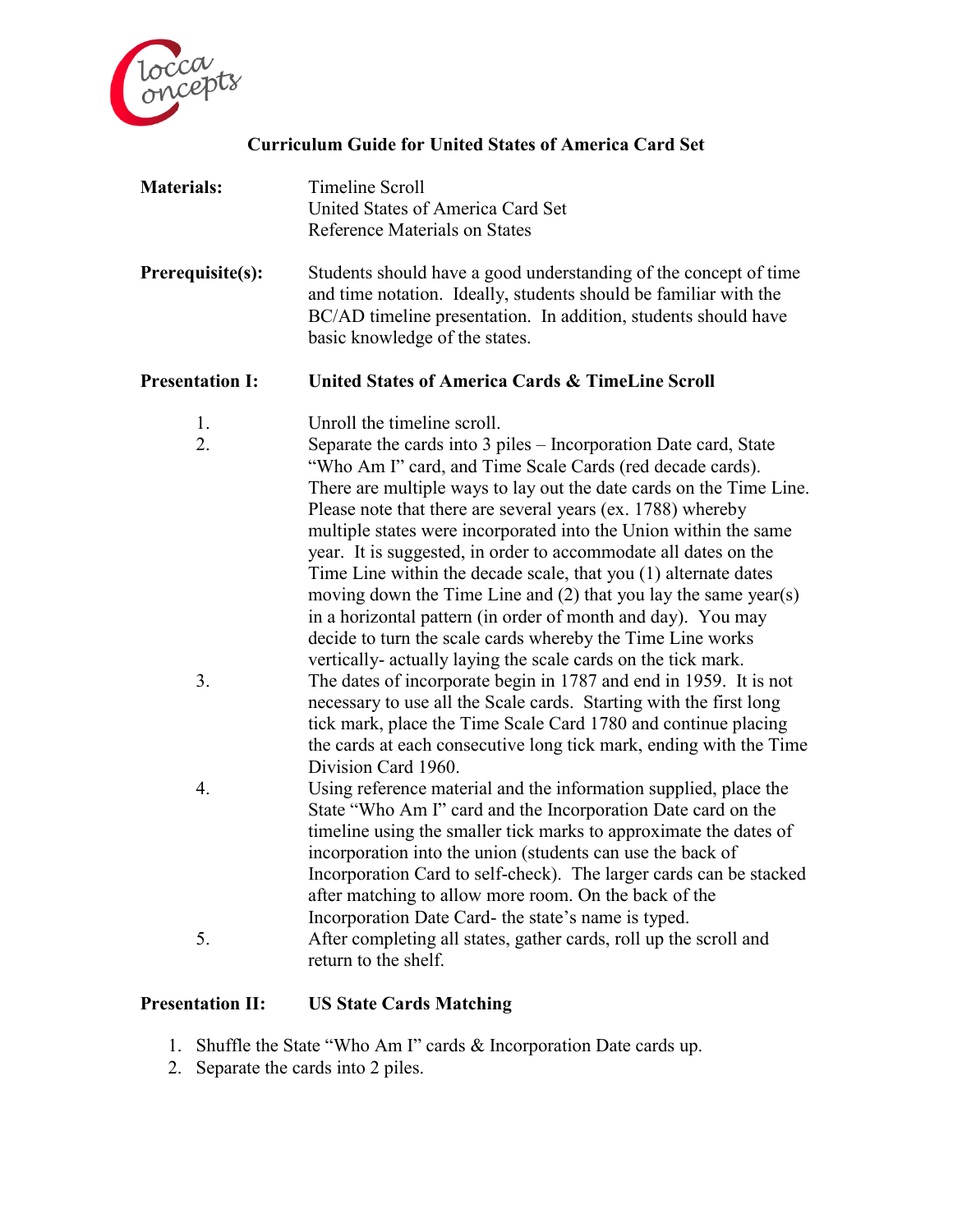

- 3. Have students match State "Who Am I" cards (photos) and Incorporation Date card (State name is on the back) with the correct state name. Students can selfcheck on the back of the State "Who Am I" card.
- 4. After completing all states, gather cards, roll up the scroll and return to the shelf.

### **Extensions:**

- 1. Have students choose a state and complete Time Frame Inc's State Research Guide.
- 2. Have students complete the United States of America Scavenger Hunt.
- 3. Have students sort the states according to century, decade, and/or year.
- 4. Just using the State "Who Am I" cards, have students note the state and capital based on state shape and/or incorporation into the Union.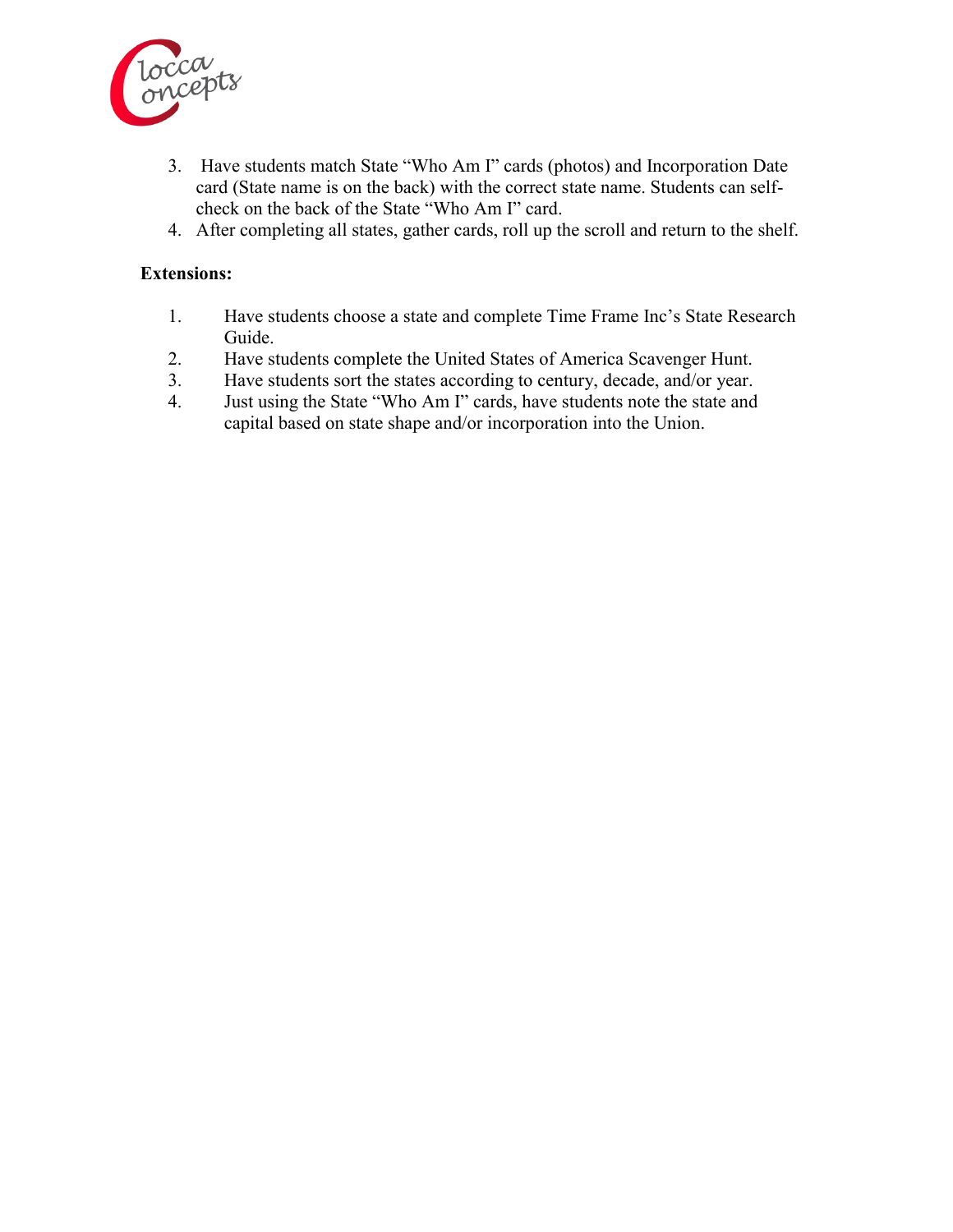

# **Scavenger Hunt Questions for United States of America Cards**

- 1. Which States were part of the Louisiana Purchase?
- 2. Which States seceded from the Union and joined the Confederacy?
- 3. In which decade were the most states incorporated?
- 4. Which four states are known as commonwealths and what does this mean?
- 5. What were the first 13 colonies and when were they incorporated?
- 6. Which state is known as the "Hoosier State"? The "Sunshine State"? The "Land of 10,000 Lakes"?
- 7. What is the largest state in area? The smallest state?
- 8. Which state is made up entirely of islands?
- 9. Which state is a peninsula?
- 10.Which state has the longest fresh water shoreline in the world?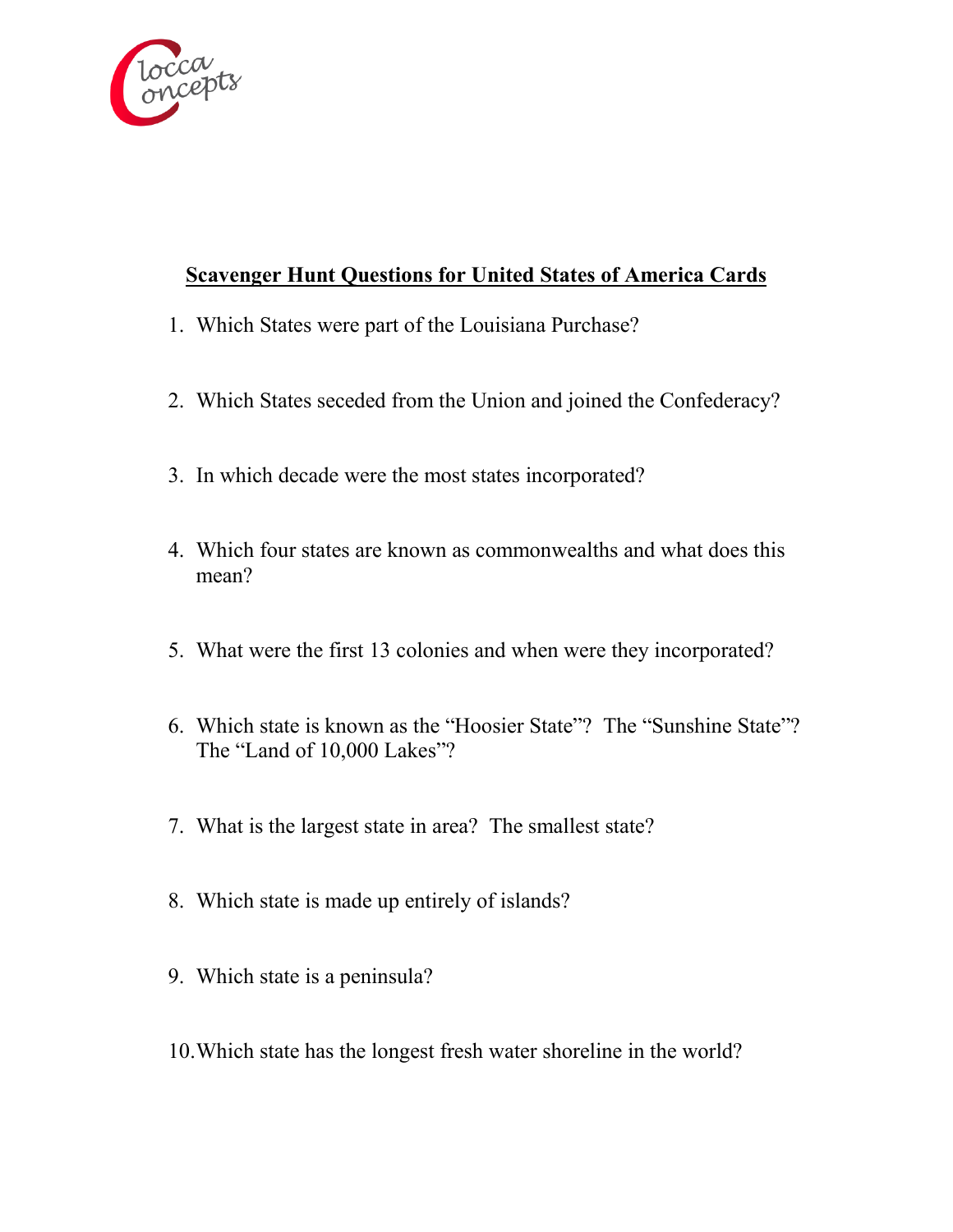

#### **US State Research Guide**

Name of State

Current Population

Capital City



Draw an outline of the state. Put a \* where the Capital City is and write the name of the Capital City.

Date of Incorporation into United States of America

What are the geographic features in this state?

What are some natural resources in this state?

What is the climate of this state?

Who are some important people from this state and what did they do?

What are some interesting places to visit in this state?